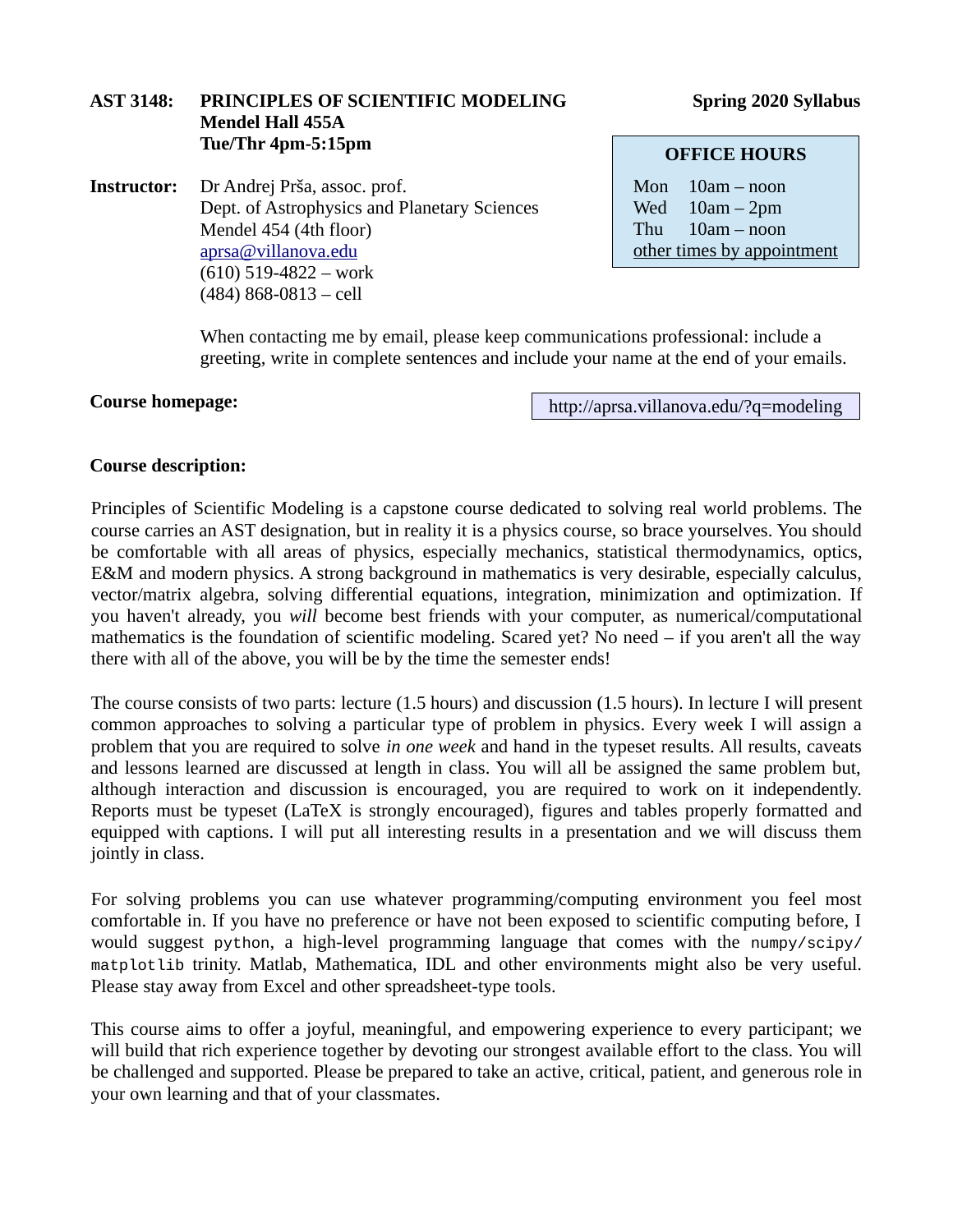# **Course objectives:**

Once you have successfully completed the Principles of Scientific Modeling, you will be able to:

- synthesize the physics/mathemathics background knowledge to describe a complex problem;
- solve such a complex problem using analytical, numerical and approximate methods;
- write professional-grade reports and discuss your findings/results in-class among your peers;
- gain an extended knowledge and experience solving a wide range of problems in physics;
- gain independence and authority in applying numerical methods to a broad range of problems.

## **Course material:**

- Numerical recipes, [http://numerical.recipes](http://numerical.recipes/)
- GNU Scientific Library Manual,<http://www.gnu.org/software/gsl/manual>
- Python scipy reference, <https://docs.scipy.org/doc>
- The Not So Short Introduction to LaTeX, <http://mirror.ctan.org/info/lshort/english/lshort.pdf>

## **Weekly schedule (subject to change due to University closures or unforeseen events):**

| Jan 14:  | Getting your toolbox ready for modeling                |
|----------|--------------------------------------------------------|
| Jan 21:  | Ordinary differential equations and the Kepler problem |
| Jan 28:  | The restricted and non-restricted 3-body problem       |
| Feb 4:   | Dynamical chaos                                        |
| Feb 11:  | Linear programming                                     |
| Feb 18:  | Continuous population models                           |
| Feb 25:  | Stochastic (Markovian) population models               |
| Mar 3:   | --- midterm break ---                                  |
| Mar 10:  | Simulated annealing                                    |
| Mar 17:  | Linear and non-linear Least squares fitting            |
| Mar 24:  | Sigma-clipping                                         |
| Mar 31:  | Spectral analysis, correlation and convolution         |
| Apr 7:   | Dimensionality reduction and clustering                |
| Apr $14$ | Artificial neural networks                             |

Apr 14:<br>Apr 21: Individualized assignments

## **Course work and grading:**

Good news first: there are no quizzes, tests, or the final. The Principles of scientific modeling is a project-based course. Your grade will reflect your effort and commitment to solving assigned problems and writing comprehensive, typeset reports. I strongly suggest that you use LaTeX, the de-facto standard for typesetting in natural sciences. You must submit your reports electronically, via email, in the pdf form. You should include all pertinent figures and tables, properly captioned and referenced in the text, as well as all used literature. You should *never* include any program listings; only discuss the results. If you want to discuss implementation details, make sure you avoid any technical details that would pertain to any given environment and provide only general comments on the method and/or intermediate results. **The reports must be in my mailbox by 9am on the due date.**

Every assignment is graded on a scale from 1 to 5 points. Minimal effort will earn you 2 points. 4